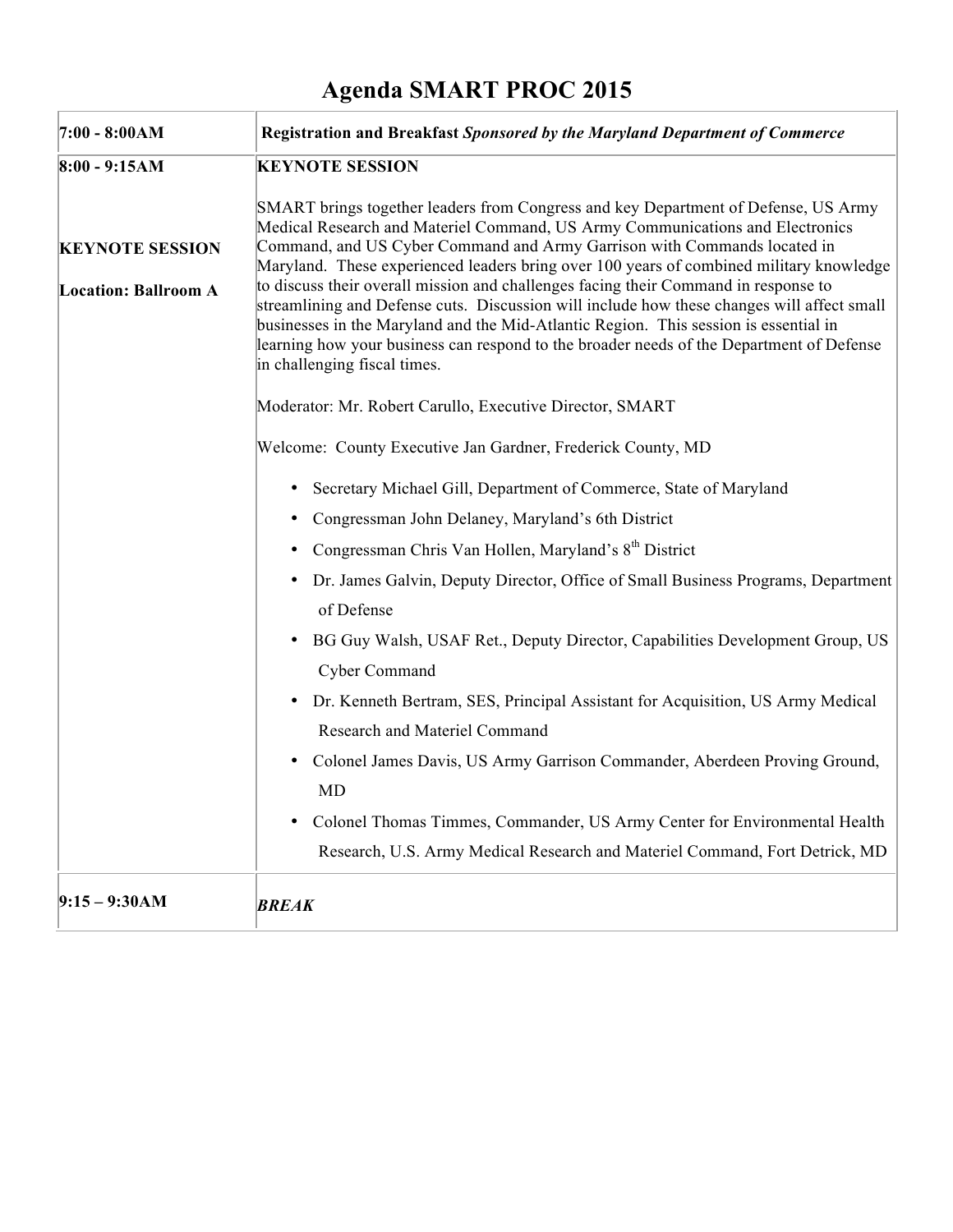|                             | <b>U.S. Army Medical Research and Materiel Command (USAMRMC)</b>                                                                                                                                                                                                                                                                                                                                                                                                                                                                                                                                                                                              |
|-----------------------------|---------------------------------------------------------------------------------------------------------------------------------------------------------------------------------------------------------------------------------------------------------------------------------------------------------------------------------------------------------------------------------------------------------------------------------------------------------------------------------------------------------------------------------------------------------------------------------------------------------------------------------------------------------------|
|                             | The U.S. Army Medical Research and Materiel Command will provide small businesses<br>with an understanding of its mission, key programs, and contracting opportunities.<br>Commanders of the program offices will discuss requirements, projected contract needs, and<br>future priorities within the Army budget constraints. The US Army Medical Research<br>Acquisition Activity will help de-mystify for small business how products and services are<br>procured for USAMRMC including helpful tips for responding to RFP's.                                                                                                                             |
| $9:30 - 10:45AM$            | Moderator & Panelist: Jerome Maultsby, Assistant Director, Office of Small Business<br>Programs, U.S. Research and Materiel Command                                                                                                                                                                                                                                                                                                                                                                                                                                                                                                                           |
| <b>SUPER SESSION 1:</b>     | Colonel Thomas S. Bundt, Commander, US Army Research Institute of Infectious<br>$\bullet$                                                                                                                                                                                                                                                                                                                                                                                                                                                                                                                                                                     |
| TRACK 1:                    | Disease (USAMRIID)                                                                                                                                                                                                                                                                                                                                                                                                                                                                                                                                                                                                                                            |
| <b>Location: Ballroom A</b> | Ms. Kathleen L. Berst, Deputy Commander, US Army Medical Materiel                                                                                                                                                                                                                                                                                                                                                                                                                                                                                                                                                                                             |
|                             | Development Activity (USAMMDA)                                                                                                                                                                                                                                                                                                                                                                                                                                                                                                                                                                                                                                |
|                             | Ms. Cheryl R. Miles, Chief, Services Group, US Army Medical Research<br>٠                                                                                                                                                                                                                                                                                                                                                                                                                                                                                                                                                                                     |
|                             | Acquisition Activity (USAMRAA)                                                                                                                                                                                                                                                                                                                                                                                                                                                                                                                                                                                                                                |
|                             | Ms. Amanda Cecil, New Products and Ideas Administrator/Management Assistant -<br>$\bullet$                                                                                                                                                                                                                                                                                                                                                                                                                                                                                                                                                                    |
|                             | Strategic Planning Office, U.S. Army Medical Research and Materiel Command                                                                                                                                                                                                                                                                                                                                                                                                                                                                                                                                                                                    |
|                             |                                                                                                                                                                                                                                                                                                                                                                                                                                                                                                                                                                                                                                                               |
|                             |                                                                                                                                                                                                                                                                                                                                                                                                                                                                                                                                                                                                                                                               |
| $9:30 - 10:45AM$            | <b>SUPER SESSION TEAM: APG a Joint US Army Communications and Electronics</b>                                                                                                                                                                                                                                                                                                                                                                                                                                                                                                                                                                                 |
| <b>SUPER SESSION 2:</b>     | <b>Command and US Army Research, Development and Engineering Command Brief</b>                                                                                                                                                                                                                                                                                                                                                                                                                                                                                                                                                                                |
| TRACK 1:                    | CECOM is the Army's premier Command, Control, Communications, Computers,<br>Intelligence, Surveillance, and Reconnaissance (C4ISR) capability providers. The                                                                                                                                                                                                                                                                                                                                                                                                                                                                                                  |
|                             | importance of CECOM is increasingly central as technology plays an ever growing role in<br>today's modern warfare. However, recent Army budget cuts will have an impact on the                                                                                                                                                                                                                                                                                                                                                                                                                                                                                |
| <b>Location: Ballroom B</b> | Command. They will discuss the future acquisition forecast on Army Streamlining and the<br>effects it will have on Small Business. Joining CECOM is another leading command at<br>Aberdeen – the Army Research, Development, and Engineering Command (RDECOM)<br>which inspires to empower, unburden, and protect the War fighters to enable the dominance<br>of the Army. RDECOM is the Army's largest technology developer. They focus on<br>providing current operational needs and developing break-through technology for the<br>Soldiers. Senior leaders will discuss changing requirements, rapid acquisition, and the<br>future acquisition forecast. |
|                             | Moderator & Panelist: Mr. Bryon Young, Director, US Army Contracting Command -<br>Aberdeen Proving Ground                                                                                                                                                                                                                                                                                                                                                                                                                                                                                                                                                     |
|                             | Dr. Patrick Baker, Director, Survivability Lethality Analysis Directorate, U.S. Army<br>$\bullet$                                                                                                                                                                                                                                                                                                                                                                                                                                                                                                                                                             |
|                             | Research Laboratory, Aberdeen Proving Ground                                                                                                                                                                                                                                                                                                                                                                                                                                                                                                                                                                                                                  |
|                             | Mr. Larry Muzzelo, Director, CECOM Software Engineering Center, U.S. Army<br>$\bullet$                                                                                                                                                                                                                                                                                                                                                                                                                                                                                                                                                                        |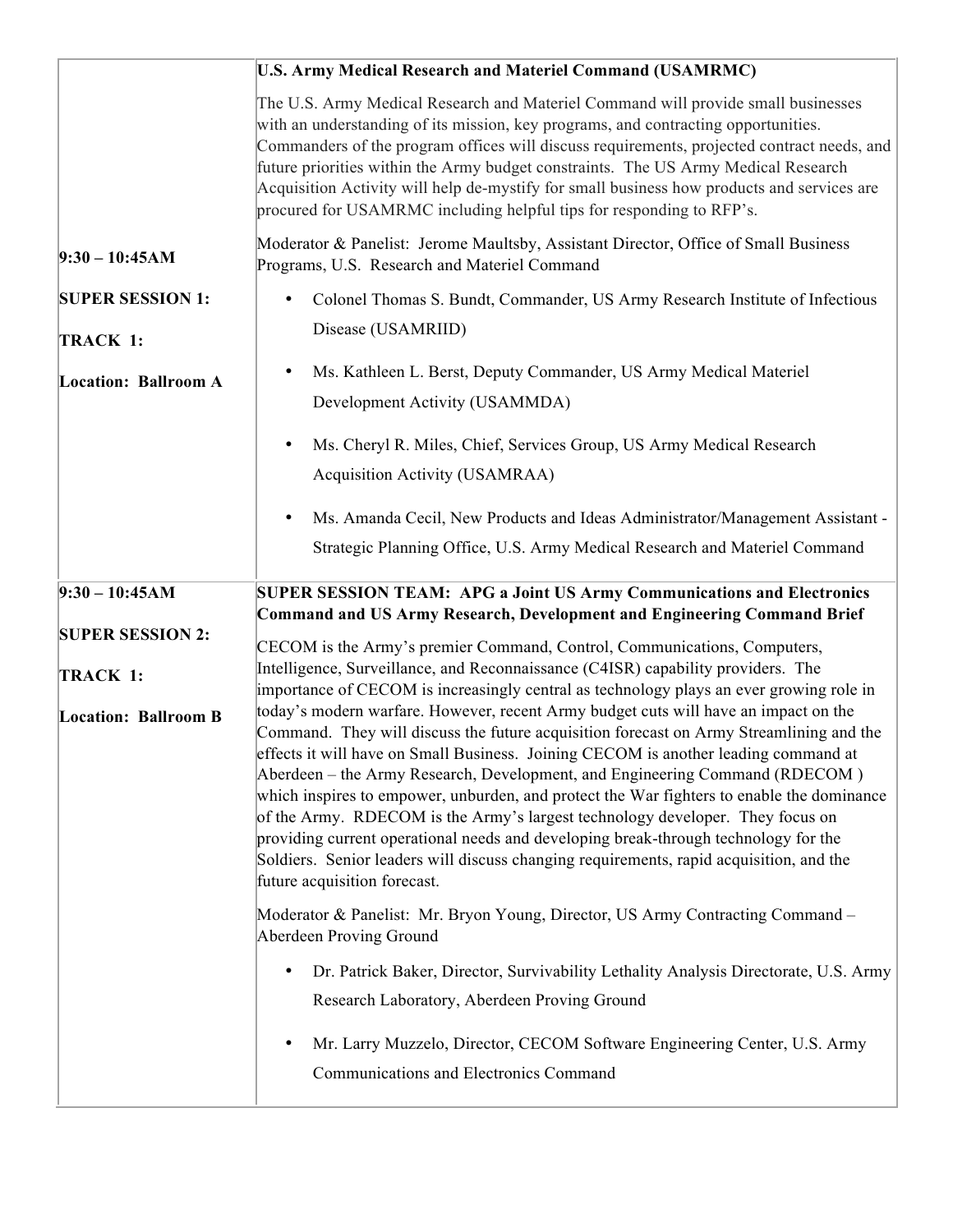| $9:30 - 10:45AM$                   | <b>Cyber Security: Challenges Facing Federal Agencies and new OMB Draft Guidelines</b>                                                                                                                                                                                                                                                                          |  |
|------------------------------------|-----------------------------------------------------------------------------------------------------------------------------------------------------------------------------------------------------------------------------------------------------------------------------------------------------------------------------------------------------------------|--|
|                                    | for Contractors                                                                                                                                                                                                                                                                                                                                                 |  |
| <b>SESSION 3:</b><br>TRACK 1:      | SMART brings Cyber Security leaders from both the government and industry to discuss the<br>growing threats to federal agencies and future needs to protect government systems. The<br>panel will consider their respective mission with emerging threats to hardware and software                                                                              |  |
| Location: Ballroom C/D             | in a COTS environment. With the recent OPM hack, discussion of continuous monitoring of<br>wired and wireless systems and new cyber security guidelines for contractors. Panelists will<br>provide small business with key insight to federal sector challenges, needs from industry for<br>mission success and understanding of cyber security best practices. |  |
|                                    | Moderator: Mr. John Barsa, Director Business Development, Goldbelt, Inc.                                                                                                                                                                                                                                                                                        |  |
|                                    | Mr. Rod Turk, Chief Information Security Officer, Department of Commerce<br>$\bullet$                                                                                                                                                                                                                                                                           |  |
|                                    | Mr. Darryl Peek, II, Cybersecurity Strategist, Department of Homeland Security                                                                                                                                                                                                                                                                                  |  |
|                                    | (DHS), Office of Cybersecurity and Communications (CS&C)                                                                                                                                                                                                                                                                                                        |  |
|                                    | Dr. Ron Ross, Fellow, National Institute of Standard Technology<br>$\bullet$                                                                                                                                                                                                                                                                                    |  |
|                                    | Mr. Deon Viergutz, Vice President, Cyber Solutions, Lockheed Martin IS&GS &                                                                                                                                                                                                                                                                                     |  |
|                                    | Intelligence Solutions                                                                                                                                                                                                                                                                                                                                          |  |
|                                    | Mr. Rich Arnold, Chief Cyber Security Architect, CyberPoint, LLC                                                                                                                                                                                                                                                                                                |  |
|                                    | Mr. Steve Chafitz, President, e-End                                                                                                                                                                                                                                                                                                                             |  |
| $9:30 - 10:45AM$                   | Military Construction Opportunities in the Mid-Atlantic Region                                                                                                                                                                                                                                                                                                  |  |
| <b>SESSION 3:</b>                  | With its close proximity to Washington, DC and federal facilities, Maryland is positioned to<br>receive over \$1Billion in Military construction projects in FY16 on installations in the                                                                                                                                                                       |  |
| TRACK 1:<br>Location: Ballroom E/F | Region. This panel will bring leaders from the USACE, IMCOM, USAF, NAVFAC and<br>prime contractors to discuss future construction projects, and who has small business goals<br>on current and future opportunities.                                                                                                                                            |  |
|                                    | Moderator:<br>Ms. Denise Jacoby, Executive Director, Frederick Builders                                                                                                                                                                                                                                                                                         |  |
|                                    | Lieutenant Colonel Michael Ruppert, Deputy Commander and District Engineer,<br>U.S. Army Corps of Engineers, Baltimore District Office                                                                                                                                                                                                                          |  |
|                                    | Ms. Maria Belino-Coffean, Chief Construction Division, Mission Installation<br>$\bullet$                                                                                                                                                                                                                                                                        |  |
|                                    | Contracting Command -Atlantic, Ft. Belvoir                                                                                                                                                                                                                                                                                                                      |  |
|                                    | Lieutenant Colonel Rockie Wilson, US Air Force Civil Engineer, Andrews Air<br>$\bullet$                                                                                                                                                                                                                                                                         |  |
|                                    | Force Base                                                                                                                                                                                                                                                                                                                                                      |  |
|                                    | Ms. Joey Harmon, Whiting Turner<br>$\bullet$                                                                                                                                                                                                                                                                                                                    |  |
|                                    | Mr. John Barotti, P.E. Operations Manager, Gilbane Federal                                                                                                                                                                                                                                                                                                      |  |
|                                    | Mr. Mike Hommer, Compliance Manager and SBLO, Mortenson Construction                                                                                                                                                                                                                                                                                            |  |
| $10:45 - 11:00AM$                  | <b>BREAK</b>                                                                                                                                                                                                                                                                                                                                                    |  |
|                                    |                                                                                                                                                                                                                                                                                                                                                                 |  |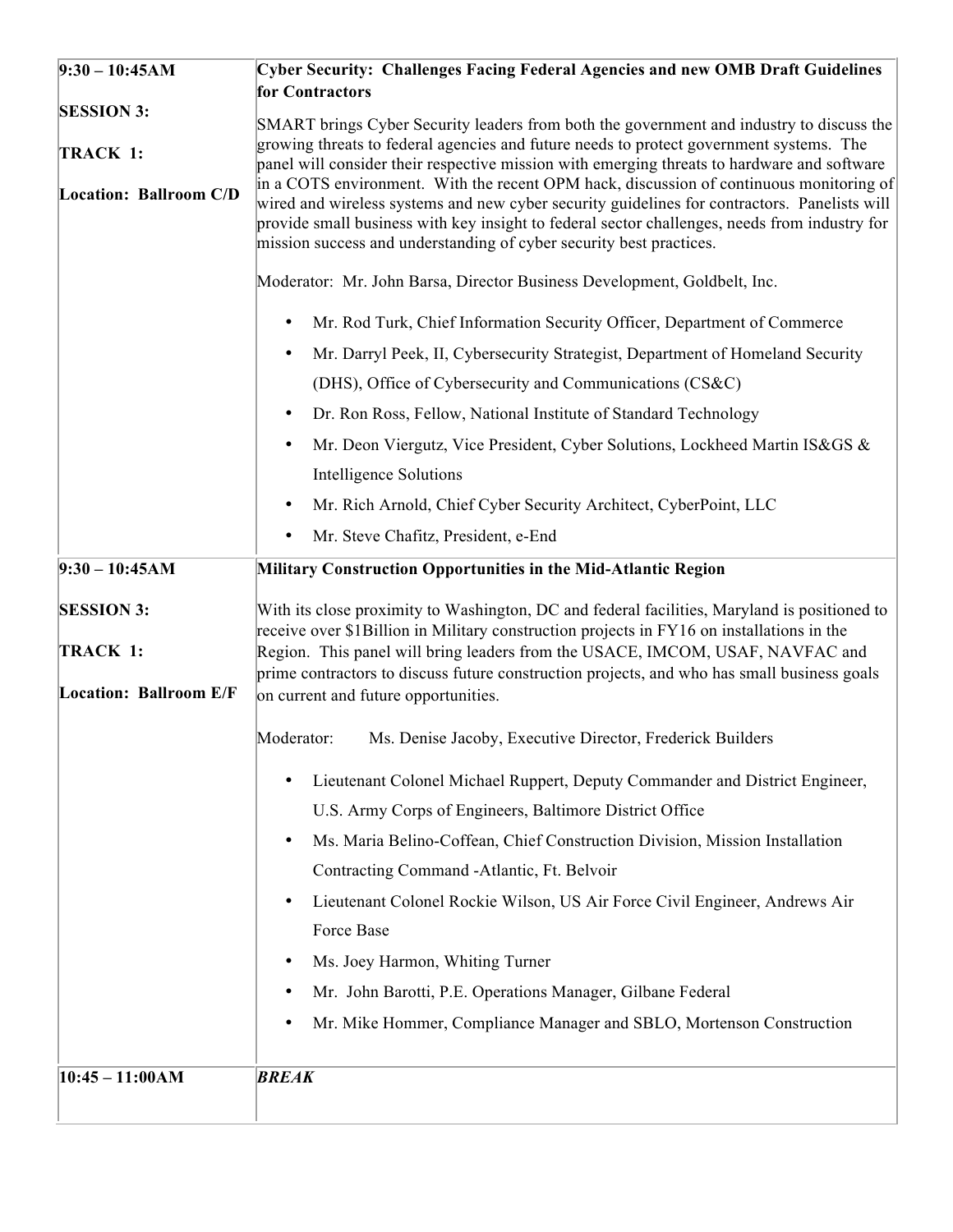| $11:00 - 12:15PM$                            | Prime Contractors & Teaming Agreements: IDIQ's, Mentor Protégé, Work Share and                                                                                                                                                                                                         |
|----------------------------------------------|----------------------------------------------------------------------------------------------------------------------------------------------------------------------------------------------------------------------------------------------------------------------------------------|
|                                              | <b>Post Award Task Orders</b>                                                                                                                                                                                                                                                          |
| <b>SESSION 5:</b><br>TRACK: 2                | Hear directly from Prime Contractors as they provide information on sub-contracting<br>opportunities, discuss their top subcontracting NAICS codes tips for teaming agreements,                                                                                                        |
| Location: Ballroom A                         | and marketing to capture post - award task orders. Discussion of IDIQ contracts awards,<br>task orders and teaming opportunities will provide small business with insight for doing                                                                                                    |
|                                              | business with Primes and developing past performance reports. Panelists will discuss<br>mentor- protégé agreements, work share with subcontractors, and small business<br>subcontracting plans and enforcement.                                                                        |
|                                              | Moderator: Mr. Richard Griffin, Director, Frederick City Office of Economic Development                                                                                                                                                                                                |
|                                              | Ms. Diane Marsden, Principal, Business Development Center of Excellence, Booz,<br>$\bullet$<br>Allen and Hamilton                                                                                                                                                                      |
|                                              | Mr. Kaparah "KP" Simmons, Small Business Liaison Officer, Boeing, Inc.<br>$\bullet$                                                                                                                                                                                                    |
|                                              | Mr. Wayne Pizer, Vice President Small Business Office, L-3 National Security<br>$\bullet$                                                                                                                                                                                              |
|                                              | Solutions                                                                                                                                                                                                                                                                              |
|                                              | Dr. Harold Modrow, Senior Life Sciences Program Manager, Leidos, Inc.<br>$\bullet$                                                                                                                                                                                                     |
|                                              | Mr. Voltaire Walker, Small Business Liaison Officer, Northrop Grumman<br>$\bullet$                                                                                                                                                                                                     |
|                                              | Corporation                                                                                                                                                                                                                                                                            |
|                                              | Mr. Phil Jaurigue, CEO, Sabre Systems, SMART Board Chair<br>$\bullet$                                                                                                                                                                                                                  |
| $11:00AM - 12:15PM$                          | <b>Contracting with the Intelligence Community</b>                                                                                                                                                                                                                                     |
| <b>SESSION 6:</b>                            | With more sophisticated threats to our national security from insiders and state actors, the<br>Intelligence Community has an increased mission to protect the homeland in a time of<br>serious fiscal constraints. Contracting with the IC can be challenging with difficult security |
| <b>TRACK2</b><br><b>Location: Ballroom B</b> | clearances and limited availability of opportunities. Come learn the unique challenges<br>facing the IC and future requirements to defend our nation.                                                                                                                                  |
|                                              | Moderator: Major General Patrick Higgins, US Army Retired, Director Business<br>Development, Goldbelt, Inc.                                                                                                                                                                            |
|                                              | Ms. Jennifer Walsmith, Senior Acquisition Executive, National Security Agency<br>$\bullet$                                                                                                                                                                                             |
|                                              | Ms. Sandra Broadnax, Director, Office of Small Business Programs, National<br>$\bullet$                                                                                                                                                                                                |
|                                              | Geospatial-Intelligence Agency (NGA)                                                                                                                                                                                                                                                   |
|                                              | Mr. Michael B. Smith, Executive Director, Office of Selective Acquisitions,<br>$\bullet$                                                                                                                                                                                               |
|                                              | Department of Homeland Security, Office of the Chief Procurement Officer (DHS)                                                                                                                                                                                                         |
|                                              | Mr. Barry Barlow, Chief Technology Officer, Vencore, Inc.<br>$\bullet$                                                                                                                                                                                                                 |
|                                              | Mr. Scott Ryser, Chief Executive Officer and President, Yakabod, Inc.<br>$\bullet$                                                                                                                                                                                                     |
| $11:00AM - 12:15PM$                          | <b>Contracting with the Army Medical Command</b>                                                                                                                                                                                                                                       |
|                                              |                                                                                                                                                                                                                                                                                        |
| <b>SESSION 7:</b>                            | Army streamlining and efficiencies have divided how Army Medical Command contracts<br>for services and products. This session provides Senior leaders from Army MEDCOM to<br>address upcoming requirements, and future opportunities at Joint Base San Antonio and                     |
| <b>TRACK2</b>                                | provides insight into MEDCOM regional offices. With the rising cost of healthcare<br>MEDCOM has unique challenges. Panelists will discuss how small business can provide                                                                                                               |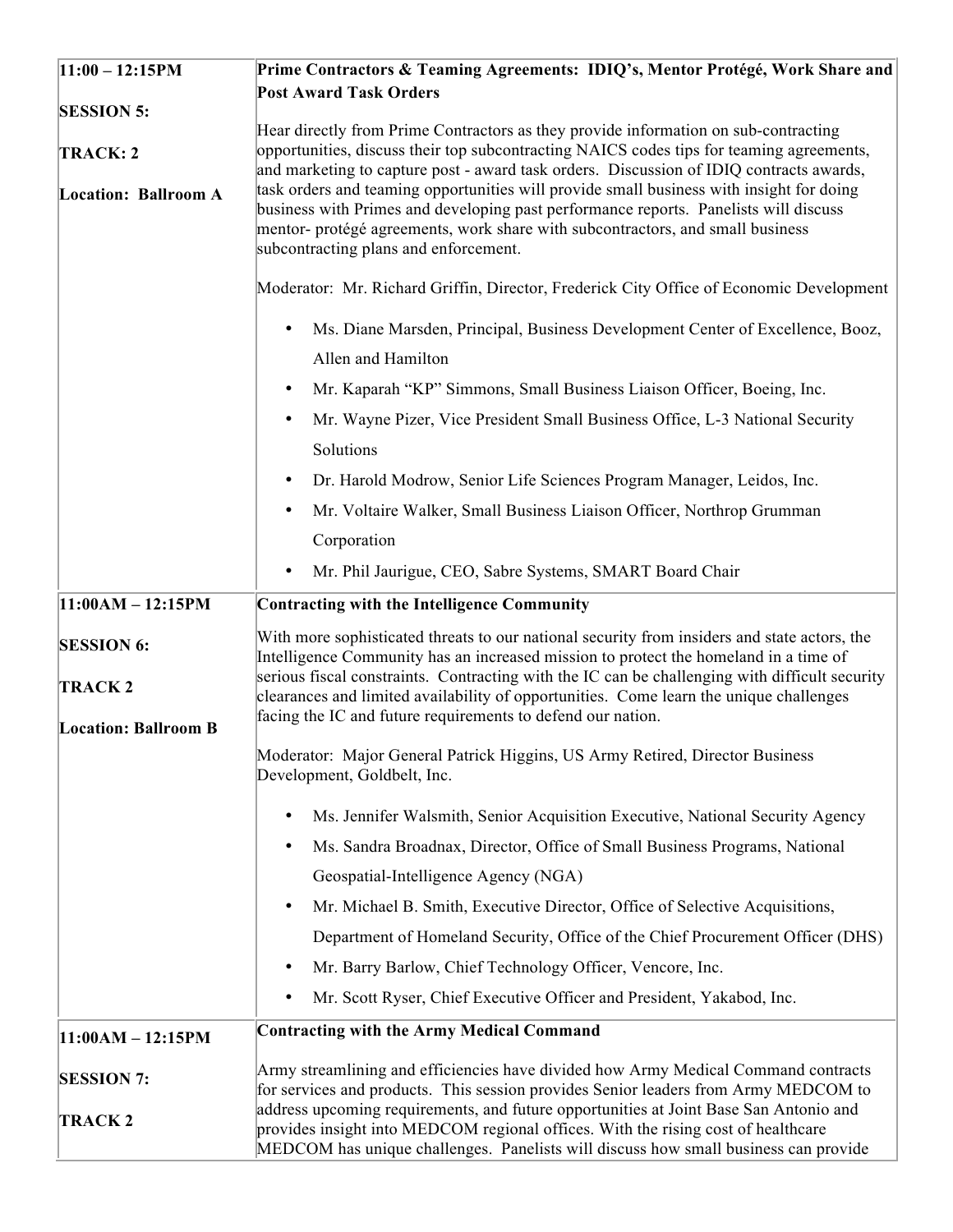| <b>Location: Ballroom C/D</b>                        | needed support to their mission to care for the warfighter and their families.                                                                                                                                                                  |
|------------------------------------------------------|-------------------------------------------------------------------------------------------------------------------------------------------------------------------------------------------------------------------------------------------------|
|                                                      | Moderator: Mr. Lamont "Monte" Kapec, Head of the Contracting Activity, US Army<br>Medical Command                                                                                                                                               |
|                                                      | Mr. Peter Hunter, Associate Director, Small Business Programs, Army Medical<br>$\bullet$<br>Command                                                                                                                                             |
|                                                      | Lieutenant Colonel Carl J. Gorkos, Chief, Regional Health Contracting Office -<br>$\bullet$                                                                                                                                                     |
|                                                      | Atlantic                                                                                                                                                                                                                                        |
|                                                      | Ms. Nicola Ohaegbu, Small Business Specialist, U. S. Army Medical Research<br>$\bullet$                                                                                                                                                         |
|                                                      | <b>Acquisition Activity</b>                                                                                                                                                                                                                     |
| $11:00 - 12:15PM$                                    | Business Development, Customer Intelligence and Capture Management: Best<br><b>Practices for Success</b>                                                                                                                                        |
| <b>SESSION 8:</b>                                    | With federal budgets shrinking, implementing best practices in small business will be vital                                                                                                                                                     |
| <b>TRACK2</b>                                        | for success in the federal market space. Learn from legal and business development leaders<br>pitfalls to avoid and best practices to deploy in your business as you decide bid/no-bid                                                          |
| <b>Location: Ballroom E/F</b>                        | decisions. This session will be perfect for both the government contract officer and small<br>business liaison officer to attend to glean the challenges of responding to RFP's from a small<br>business standpoint.                            |
|                                                      | Moderator: Mr. Andrew Brenner, SMART Board Member and Executive Vice President<br>Client Solutions and Business Development, Quviant, Inc.                                                                                                      |
|                                                      | Mr. Tom Marcinko, CPA, Partner, Aronson, LLC<br>$\bullet$                                                                                                                                                                                       |
|                                                      | Mr. Anton Mitchell, Chief Executive Officer, Quviant Group, LLC                                                                                                                                                                                 |
|                                                      | Commander Jack Stem, US Navy Retired, Vice President, Pearl Interactive<br>Network, Inc.                                                                                                                                                        |
|                                                      | Mr. James Bratten, Chief Executive Officer and President, EZGOVOPPS<br>$\bullet$                                                                                                                                                                |
| $ 12:00 - 1:00$ PM                                   | <b>LUNCH Sponsored by Leidos Biomedical Research, Inc. and Leidos, Inc.</b>                                                                                                                                                                     |
| <b>Location: Courtyard</b><br><b>Exhibition Hall</b> |                                                                                                                                                                                                                                                 |
| $1:15 - 2:30$ PM                                     | Contracting with Federal Health Care Agencies & Prime Contractors: Finding the                                                                                                                                                                  |
| <b>SESSION 9:</b>                                    | Funding<br>Contracting for healthcare and medical R&D bring unique challenges for small businesses.                                                                                                                                             |
| <b>TRACK3</b>                                        | Panelists will provide future requirements and opportunities set-aside for small business and<br>sub-contracting opportunities with prime contractors in this field. Come learn how your                                                        |
| <b>Location: Ballroom B</b>                          | small business can connect with the Federal Agencies and Prime Contractors who contract<br>for a variety of services, research, technology and development. Understand which contract<br>vehicles are used by contracting officials and primes. |
|                                                      | Moderator: Mr. Michael Soto, President, LifeSource Biomedical, LLC                                                                                                                                                                              |
|                                                      | Ms. Kristen Mistichelli, Director, Office of Acquisitions, National Cancer Institute<br>$\bullet$                                                                                                                                               |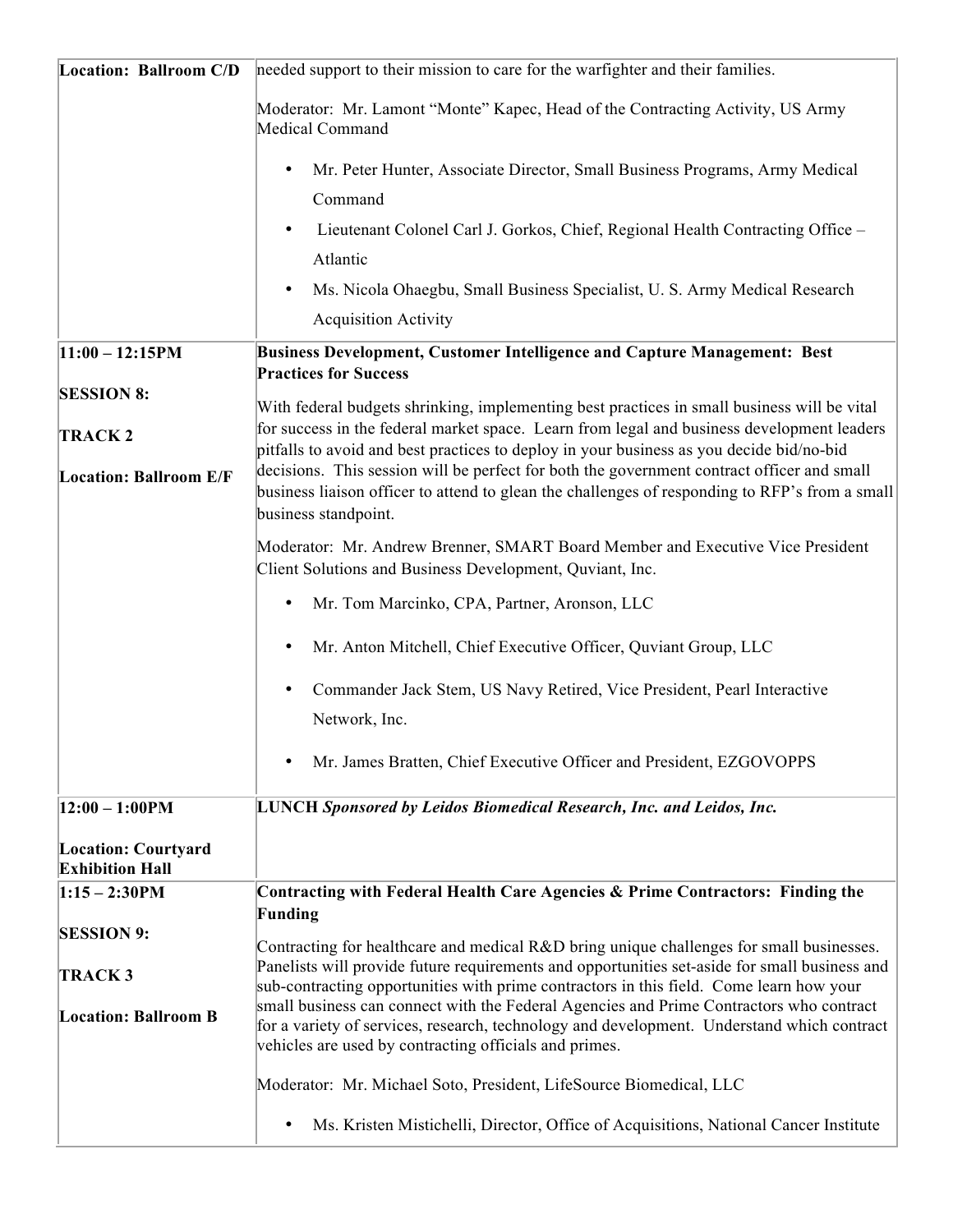|                               | Mr. Vinton Grant, Contracting Officer, National Institutes of Health<br>$\bullet$                                                                                                                                                                                                                                                                                 |
|-------------------------------|-------------------------------------------------------------------------------------------------------------------------------------------------------------------------------------------------------------------------------------------------------------------------------------------------------------------------------------------------------------------|
|                               | Mr. James Chestnut, Senior Contracting Officer, U.S. Food and Drug                                                                                                                                                                                                                                                                                                |
|                               | Administration                                                                                                                                                                                                                                                                                                                                                    |
|                               | Mr. Guy Richardson, Deputy Director VISN 5, Department of Veterans Affairs                                                                                                                                                                                                                                                                                        |
|                               | (Invited)                                                                                                                                                                                                                                                                                                                                                         |
|                               | Mr. Steve Grumbach, Director of Acquisition, Leidos Biomedical, Inc.                                                                                                                                                                                                                                                                                              |
|                               | Dr. Reginald Seeto, Vice President of Partner and Strategy, MedImmune (Invited)<br>$\bullet$                                                                                                                                                                                                                                                                      |
|                               | Other Transaction Authority and Consortiums: Panel Discussion on what is an OTA,                                                                                                                                                                                                                                                                                  |
|                               | How OTA's are used by Contracting and Benefits to the Government and Industry                                                                                                                                                                                                                                                                                     |
|                               | With a new Other Transaction Authority (OTA's) at Fort Detrick, this panel will discuss<br>what an OTA is, how they are used by the Department of Defense, USAMRMC, and other<br>authorized federal agencies. Panelists will describe the benefits of using OTA's to<br>government and industry. In addition, panelists will describe the types of companies that |
| $1:15 - 2:30$ PM              | engage with Consortiums.                                                                                                                                                                                                                                                                                                                                          |
| <b>SESSION 10:</b>            | Moderator: Mr. Eugene Delcoco, SOSSEC, Inc., SMART Board Member                                                                                                                                                                                                                                                                                                   |
| <b>TRACK3</b>                 | Mr. Donald Wheatley, Jr., Branch Chief Services #7, Contracting Officer, US Army<br>$\bullet$                                                                                                                                                                                                                                                                     |
| <b>Location: Ballroom C/D</b> | Medical Research Acquisition Activity                                                                                                                                                                                                                                                                                                                             |
|                               | Dr. James Phillips, Projects Officer, Principal Assistant for Acquisition Army SBIR<br>$\bullet$                                                                                                                                                                                                                                                                  |
|                               | Technology Chief (Medical), US Army Medical Research and Materiel Command                                                                                                                                                                                                                                                                                         |
|                               | Mr. John Nunziato, Vice President, SOSSEC, Inc.                                                                                                                                                                                                                                                                                                                   |
|                               | Ms. Stacey Lindbergh, Program Manager, SCRA                                                                                                                                                                                                                                                                                                                       |
|                               | <b>Small Business: Forecast Planning in Austere Budget Environments</b>                                                                                                                                                                                                                                                                                           |
| $1:15 - 2:30$ PM              | The objective of this panel is to help the small business community learn how they should<br>position their company to compete for federal procurements. Leaders from various Offices<br>of Small Business Programs, OSDBUs and the SBA will provide companies insights on how                                                                                    |
| <b>SESSION 11:</b>            | your company can become more competitive with their technical proposal and pricing in a<br>"Lowest Price Technically Acceptable" market. Get insight to finding forecasts,                                                                                                                                                                                        |
| <b>TRACK3</b>                 | understanding missions, contacting program offices, and traditional and non-traditional<br>methods for success. Discover what the Small Business Office can do for you and why it is                                                                                                                                                                              |
| <b>Location: Ballroom A</b>   | important to work with them.                                                                                                                                                                                                                                                                                                                                      |
|                               | Moderator: Ms. Helen Propheter, Director, Frederick County Office of Economic<br>Development                                                                                                                                                                                                                                                                      |
|                               | Mr. Tommy Marks, SES, Director, Office of Small Business Programs, US Army                                                                                                                                                                                                                                                                                        |
|                               | Ms. Carmen Jones, Director, Small Business Office, US Department of Agriculture<br>$\bullet$                                                                                                                                                                                                                                                                      |
|                               | Mr. Robert Connelly, Director, Office of Small Business Programs, US Department                                                                                                                                                                                                                                                                                   |
|                               | of Justice                                                                                                                                                                                                                                                                                                                                                        |